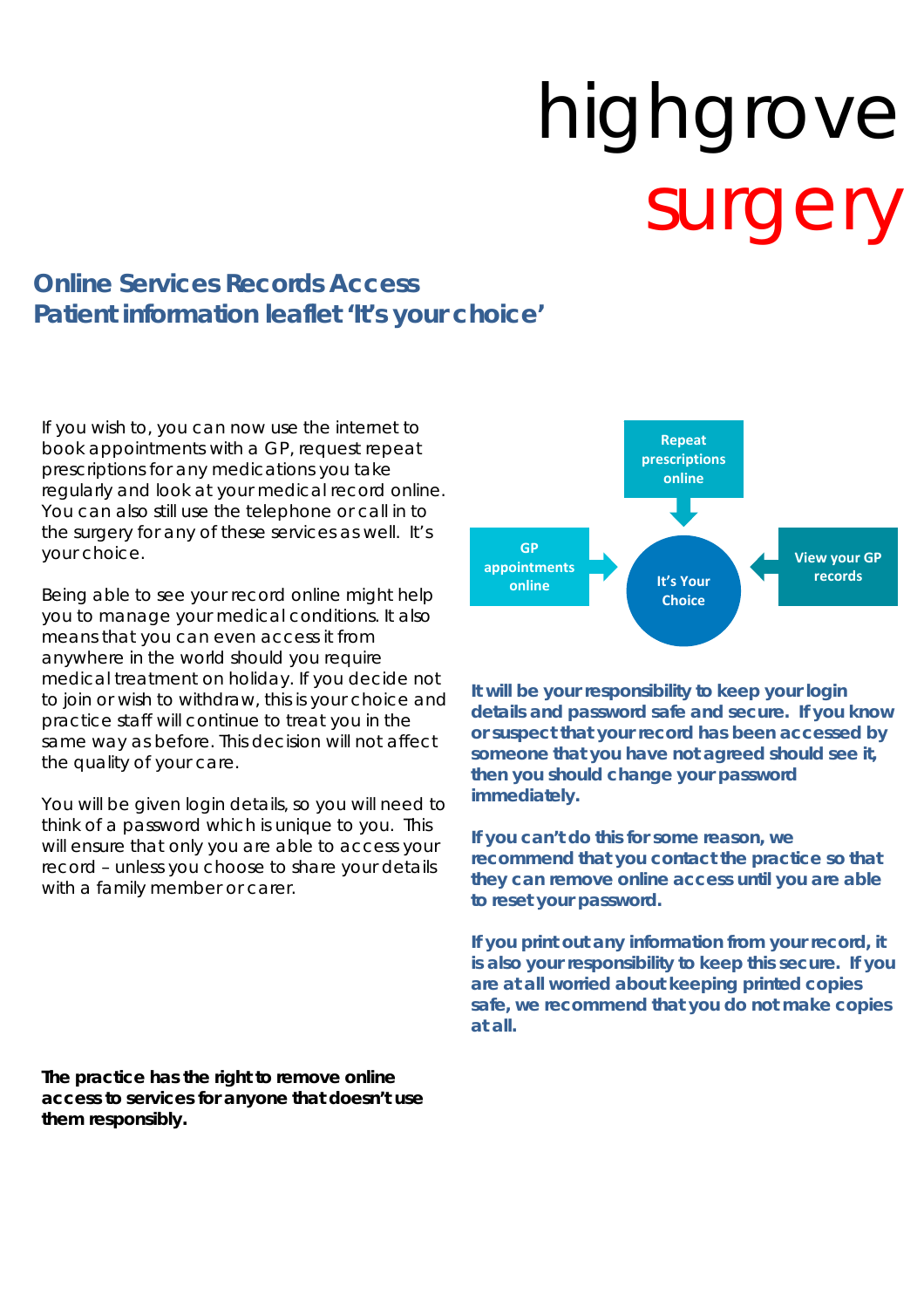# **Before you apply for online access to your record, there are some other things to consider.**

Although the chances of any of these things happening are very small, you will be asked that you have read and understood the following before you are given login details.

# **Things to consider**

#### **Forgotten history**

There may be something you have forgotten about in your record that you might find upsetting.

#### **Abnormal results or bad news**

If your GP has given you access to test results or letters, you may see something that you find upsetting to you. This may occur before you have spoken to your doctor or while the surgery is closed and you cannot contact them.

#### **Choosing to share your information with someone**

It's up to you whether or not you share your information with others – perhaps family members or carers. It's your choice, but also your responsibility to keep the information safe and secure.

#### **Coercion**

If you think you may be pressured into revealing details from your patient record to someone else against your will, it is best that you do not register for access at this time.

#### **Misunderstood information**

Your medical record is designed to be used by clinical professionals to ensure that you receive the best possible care. Some of the information within your medical record may be highly technical, written by specialists and not easily understood. If you require further clarification, please contact the surgery for a clearer explanation.

#### **Information about someone else**

If you spot something in the record that is not about you or notice any other errors, please log out of the system immediately and contact the practice as soon as possible.

#### **More information**

For more information about keeping your healthcare records safe and secure, you will find a helpful leaflet produced by the NHS in conjunction with the British Computer Society:

Keeping your online health and social care records safe and secure http://www.nhs.uk/NHSEngland/thenhs/records/healthrecords/Documents/PatientGuidanceBooklet. pdf